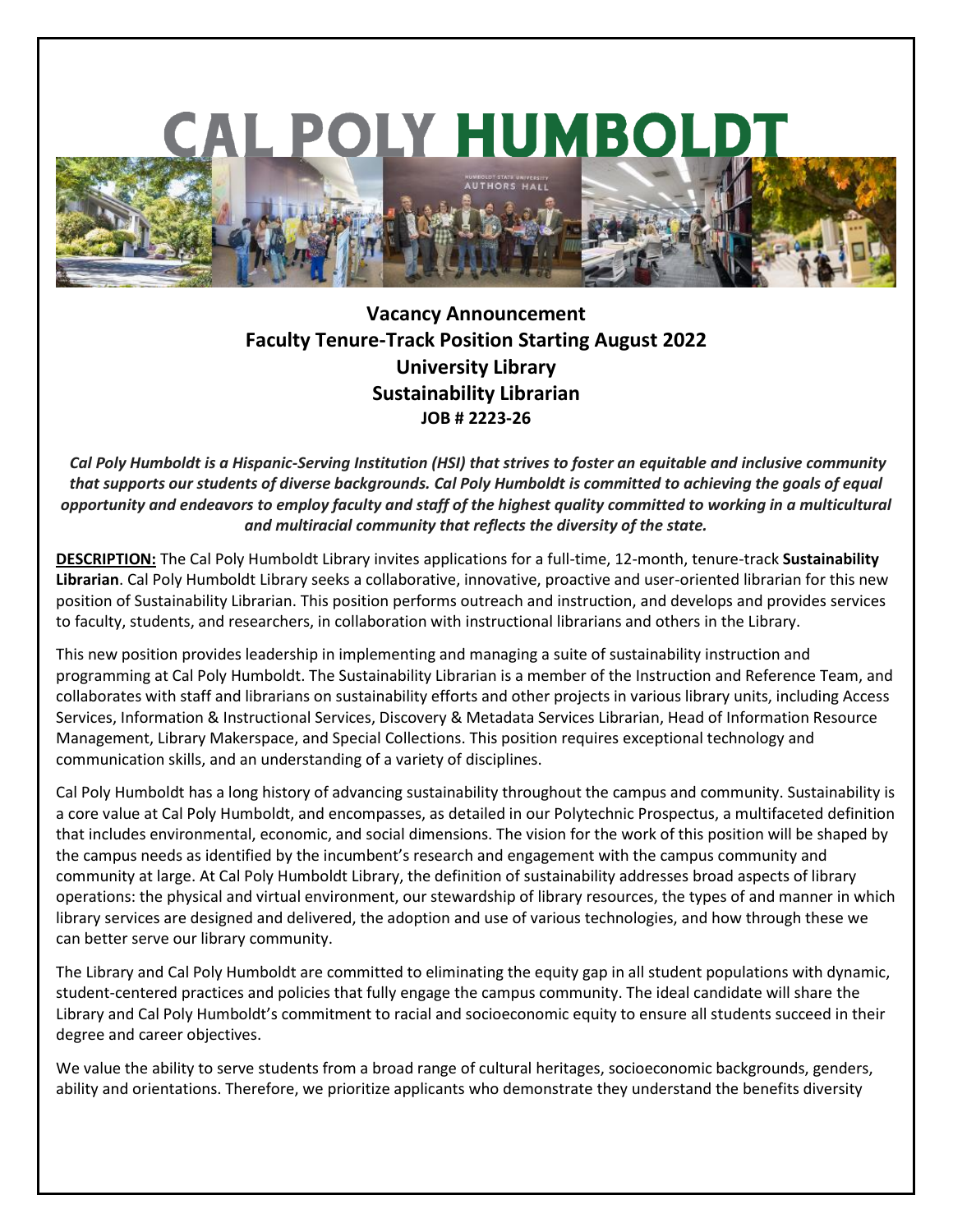brings to a professional educational community. The successful candidate will be an equity-minded individual committed to collaborating with faculty, classified staff, administration, and students who are also committed to closing equity gaps.

**RANK, SALARY AND BENEFITS:** We seek to fill this position at the Senior Assistant Librarian rank; however, rank and salary are dependent on the appointee's qualifications and experience. The current California State University Salary Schedule is available at:<http://www.humboldt.edu/aps/docs/salary/Salary-Schedule.pdf>

Cal Poly Humboldt provides an excellent benefits package for faculty. Information about benefits plans can be found at: [http://www.humboldt.edu/forms/node/934.](http://www.humboldt.edu/forms/node/934)

We are committed to supporting incumbents with professional development opportunities to progress in their careers, including mentorship.

**PROFESSIONAL QUALIFICATIONS:** An earned Master's degree in Library Science or related discipline from an ALA accredited college or university, is required at the time of appointment.

The successful candidate must demonstrate the following:

- $\checkmark$  Evidence of experience and ability to effectively instruct, train, and communicate across disciplines;
- $\checkmark$  Demonstrated ability to work effectively with faculty, staff, and students from diverse ethnic, cultural, and socioeconomic backgrounds;
- $\checkmark$  Excellent written, verbal and interpersonal communication skills;
- $\checkmark$  Demonstrated abilities to work independently, and to collaborate with teams;
- $\checkmark$  Commitment to and/or experience promoting and fostering a learning environment that is supportive of individuals from diverse backgrounds;
- $\checkmark$  Ability to collaborate with diverse students, colleagues, Native communities, and other diverse local constituents;
- $\checkmark$  An understanding of an HSI designation and social justice contexts and an ability to incorporate this understanding into sustainability efforts; and
- $\checkmark$  An understanding of racial and socioeconomic equity and a demonstrated ability to incorporate this understanding in one's librarianship, teaching, scholarship, and service.

Preferred qualifications for this position include:

- Knowledge of pedagogy, high-impact practices, problem-based learning, undergraduate research, etc.;
- $\checkmark$  Experience with programming and initiatives in environmental, resource, technology, and/or service sustainability;
- $\checkmark$  Ability to manage projects and to work in collaboration with others;
- $\checkmark$  Flexibility and ability to adapt to a changing environment;
- $\checkmark$  Experience with assessment, including instruction, programming, and collection development;
- $\checkmark$  Experience working with open educational resources;
- $\checkmark$  Ability to create outreach campaigns, including online and physical exhibits and displays;
- $\checkmark$  Experience supervising students, interns and volunteers;
- $\checkmark$  Ability to develop, implement, and assess programs in ways that advance equitable and inclusive learning communities;
- $\checkmark$  Commitment to participating in professional development opportunities that build effectiveness in advancing equity, inclusion, and intercultural communication; and
- $\checkmark$  An understanding of Traditional Ecological Knowledge (TEK) and an ability to incorporate this understanding in one's sustainability efforts.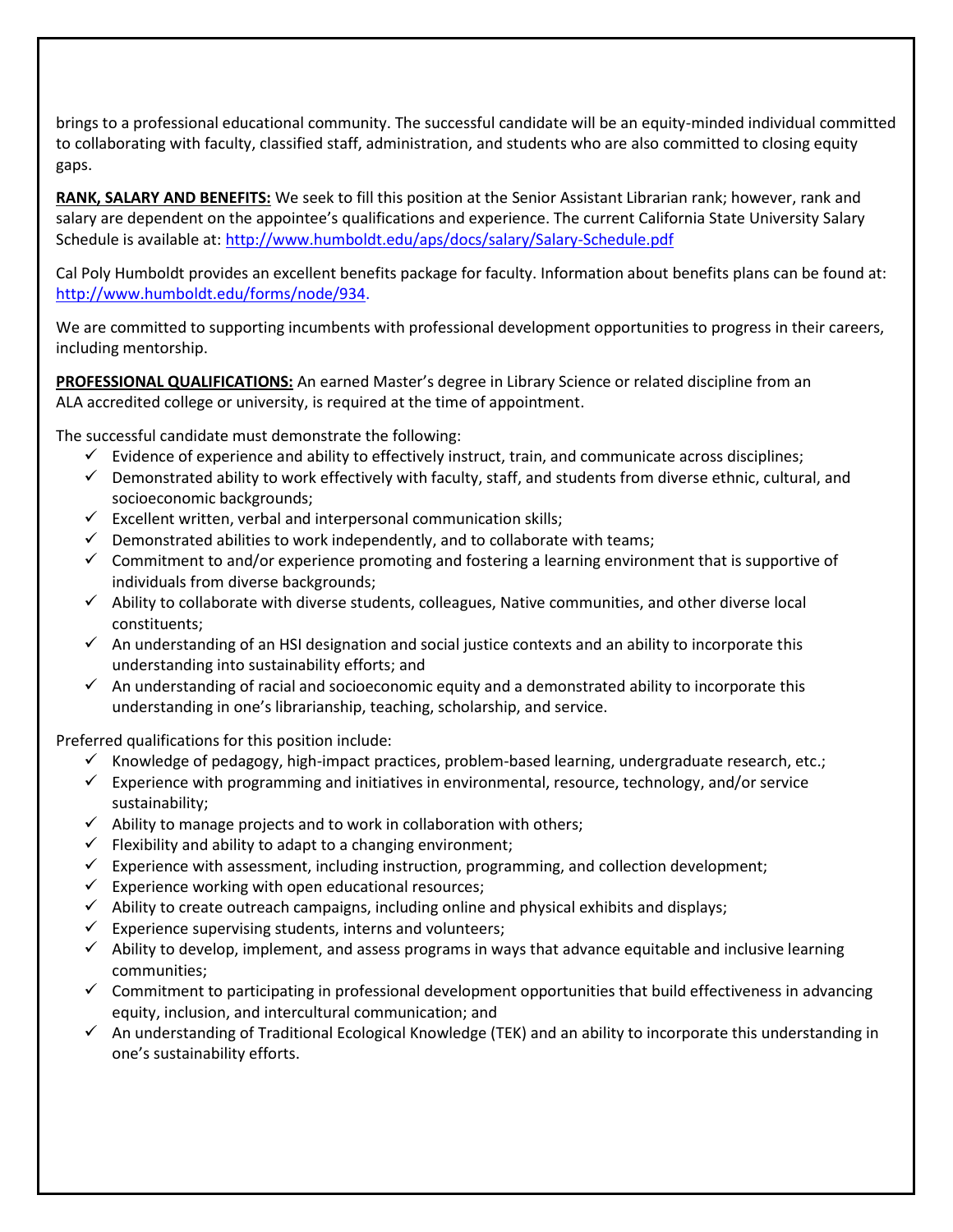*Working in the state of California is a condition of employment for this position. Even if part or all of an employee's assignment can be performed remotely, the employee must maintain a permanent residence in the state of California. The employee must be able to accept on-campus instruction, as assigned, and come to campus when needed.*

At the time of appointment, the successful candidate, if not a U.S. citizen, must have authorization from the Bureau of Citizenship and Immigration Services to work in the United States. For information on the University policy on support for non-immigrant probationary faculty visa acquisition, please visit the Faculty Immigration Resources page: [https://extended.humboldt.edu/international-programs/immigration/faculty.](https://extended.humboldt.edu/international-programs/immigration/faculty)

Evidence of degree(s) is required at time of hire.

## **PROFESSIONAL DUTIES:**

- $\checkmark$  Provide library instruction to courses, disciplines, and programs related to the environment, economics, business, engineering, social justice, STEM, and other dimensions of sustainability;
- $\checkmark$  Provide reference services, SkillShops, and other support for lifelong learning;
- $\checkmark$  Develop and maintain library guides on disciplines and issues related to sustainability; and
- $\checkmark$  Support sustainability efforts within the Library, including open educational resources, operations, events, collections, and more.

## **Library Instruction, Reference, and Collection Development**

- $\checkmark$  Provide and support information literacy instruction, collection development, research & reference services, publication, and programming;
- $\checkmark$  Develop educational programs that support sustainability, such as library instruction, workshops, and events;
- $\checkmark$  Collaborate with instruction librarians to provide support for sustainability-related disciplines and classroom projects;
- $\checkmark$  Consult with students, faculty, and researchers in identifying and deploying appropriate tools and technologies to meet research needs; and
- $\checkmark$  Lead student employees and Library Scholar Internships as needed.

#### **Sustainability Liaison, Outreach, and Engagement**

- $\checkmark$  Support and participate in sustainability efforts at Cal Poly Humboldt, such as Sustainability Speaker Series and Conference, CSU Journal of Sustainability & Climate Change, and HSU offices such as Campus Center for Appropriate Technology (CCAT), Cal Poly Humboldt Advisory Committee on Sustainability, Sustainable Living, Food Sovereignty Lab, Oh Snap!, Waste Reduction Resource Awareness Program (WWRAP), Reusable Office Supply Exchange (ROSE), and the Sustainability Office, among others;
- $\checkmark$  Serve on and/or lead campus committees on topics of sustainability, community development and engagement, global engagement, climate change, food security and health;
- $\checkmark$  Engage in programming partnerships and grant opportunities with local community, state, federal, tribal, UN, and other agencies' sustainability programs, resources, and services, including libraries, ALA Sustainability Round Table, etc.; and
- $\checkmark$  Develop online and physical outreach exhibits and displays about issues related to sustainability.

# **Assessment and Sustainability of Library Programs and Collections**

- $\checkmark$  Lead open educational efforts (open pedagogy, open educational resources, and open access) on campus to promote equitable access and affordability of course materials for student success;
- $\checkmark$  Assess the work of the Cal Poly Humboldt Library, to ensure the building of and contribution to vibrant, inclusive, and sustainable communities;
- $\checkmark$  Provide support for project management and workflows that promote sustainability, and are aligned with library goals and outcomes;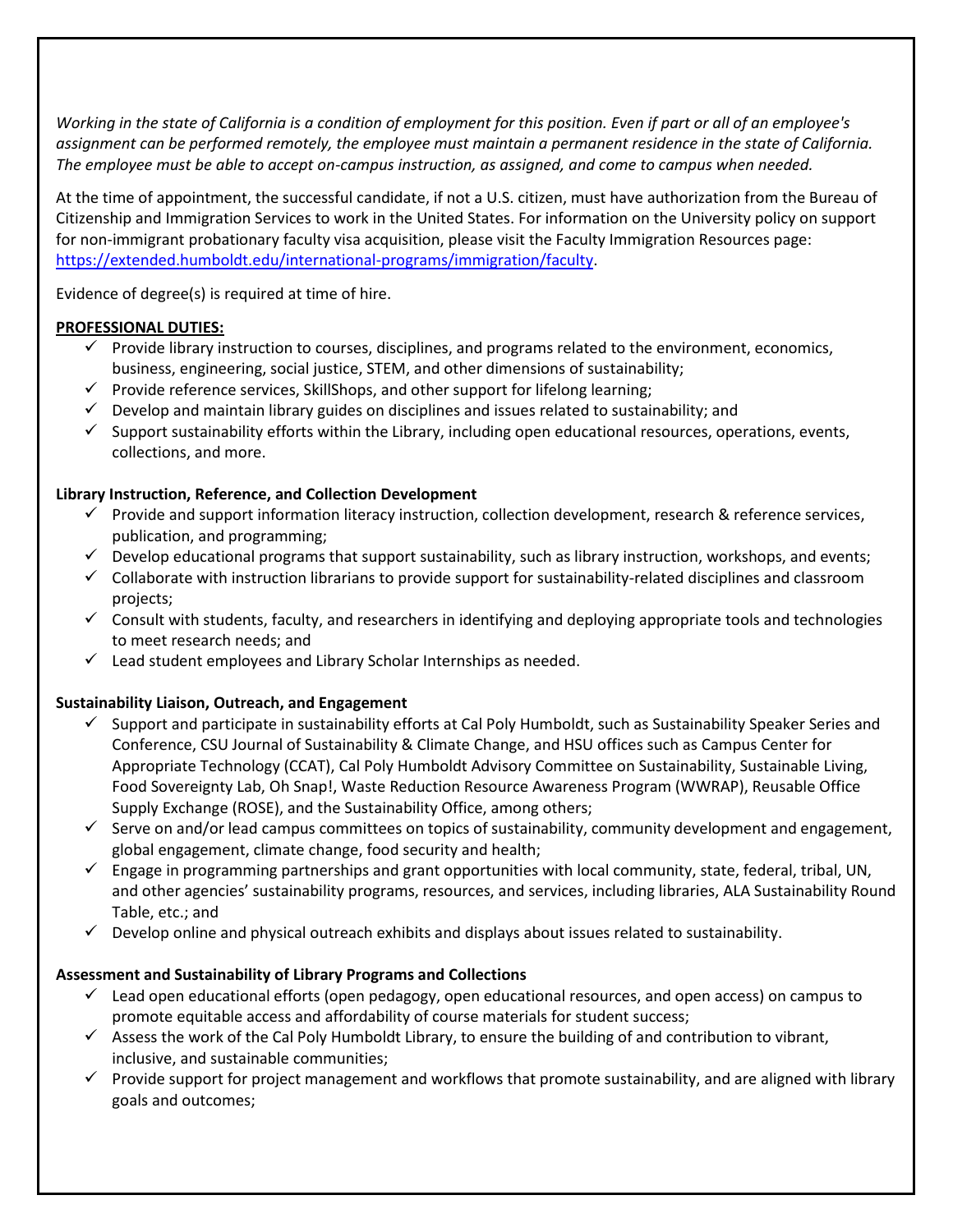- $\checkmark$  Participate in various assessment, strategic planning, and change management initiatives; and
- $\checkmark$  Review and assess collections and programming to determine how well our collections and services sustainably represent diverse cultures, languages, and perspectives, and serve the needs of diverse campus communities.

Librarians are members of the faculty at Cal Poly Humboldt and professional responsibilities include: maintaining excellence in librarianship; research, scholarship, and/or creative activity; service to the University, profession, and to the community; participation in campus and system-wide committees; being generally available in the University Library during business hours; working collaboratively and productively with colleagues; and actively participating in academic functions.

Cal Poly Humboldt also continues to build unique and innovative learning opportunities for students, bridging the sciences, social sciences, arts and humanities. Cal Poly Humboldt is a leader in "learning communities" that build relationships between students, faculty, staff, administrators, and the community. These communities incorporate environmental and social responsibility.

**GENERAL INFORMATION:** Cal Poly Humboldt Library promotes teaching, learning, research, and scholarship by integrating information resources with innovative programs and services. Cal Poly Humboldt Library is committed to empowering community, lifelong learning, research and scholarship, connecting people and ideas to inspire learning through curiosity and creativity. For more information visit: http://library.humboldt.edu/ and our newsletter [Check Out](https://library.humboldt.edu/about/newsletters)  [the Library.](https://library.humboldt.edu/about/newsletters)

**Campus**: Cal Poly Humboldt, located in Arcata, California, 275 miles north of San Francisco, is part of the 23-campus California State University system and one of only three polytechnic universities in the system, with a strong history of acting on its ideals of social justice and environmental responsibility. Cal Poly Humboldt has been ranked as a top Western university (U.S. News & World Report) and a "Best in the West" college (Princeton Review). Cal Poly Humboldt has also been recognized as a Green College, and in 2016 won a national "Outdoor Nation" challenge. It is also a Military-Friendly, Vegan-Friendly, and LGBT-Friendly institution. Cal Poly Humboldt hosts nationally recognized performers, speakers, and art exhibitions and is a regional center for the arts. Cal Poly Humboldt students enjoy a rich campus life through more than 180 campus clubs, access to a state-of-the-art recreational facility, and 12 NCAA Division II athletic teams. Cal Poly Humboldt is committed to diversity in all forms; it has recently been designated a Hispanic-Serving Institution, is located amongst the largest population of American Indians in the state, and maintains strong relationships with the twelve federally recognized tribes in its service area. Cal Poly Humboldt's hometown of Arcata has a population of more than 17,000 and is known for its vibrant and welcoming community. Local elementary and secondary schools are ranked as high performers statewide and nationally.

Cal Poly Humboldt sits on the traditional homelands of the Wiyot people in what is currently called Arcata, CA. The Wiyot people call the area Goudi'ni (over in the woods). The Cal Poly Humboldt campus in Northern California is in close proximity to several thriving Native American tribes and communities. Cal Poly Humboldt currently has the largest percentage of Native American students in the CSU system and has over 30 Native American faculty and staff many from local area California Indian tribes. Cal Poly Humboldt is home to a number of leading Native American programs including the Indian Tribal Education and Personnel Program (ITEPP) and the Indian Natural Resource, Science and Engineering Program (INRSEP). There are also many opportunities at Cal Poly Humboldt to conduct research, teaching and community work on Native American history and cultures in Special Collections at the Cal Poly Humboldt library. The Humboldt Room in the Library has fantastic resources for tribally focused archive materials from the region. Cal Poly Humboldt strives to build a supportive and inclusive Native community and engages with Native communities through various initiatives and opportunities like the annual California Indian Big Time and Indigenous People's Week and a chance to network with other faculty and staff as part of the Cal Poly Humboldt Council of American Indian Faculty and Staff. For more information, please visit[:](http://www.humboldt.edu/nasp) [www.humboldt.edu/nasp](http://www.humboldt.edu/nasp)

**APPLICATION:** Qualified candidates should submit the following materials through Interfolio: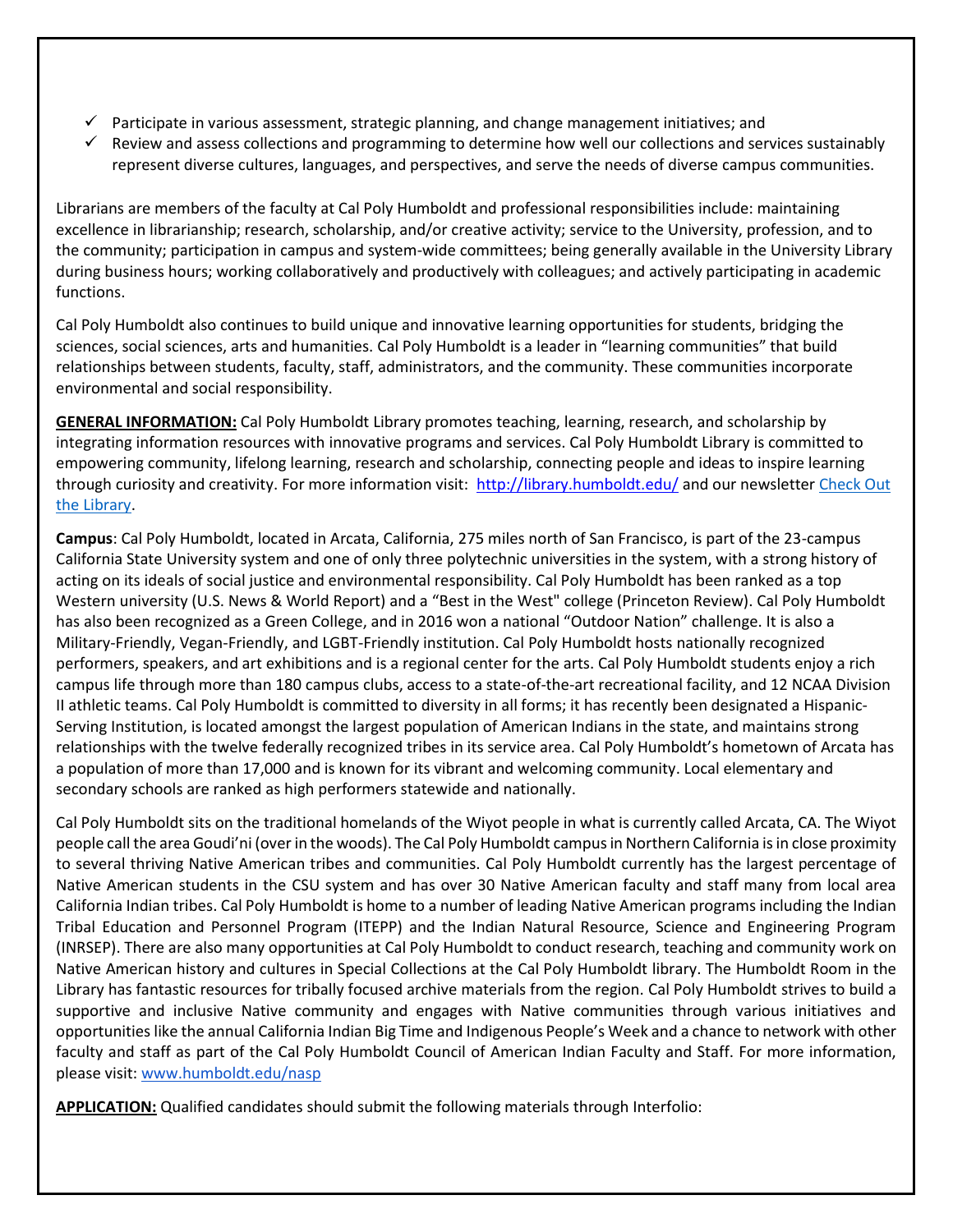#### **Click here to apply**[: http://apply.interfolio.com/104200](http://apply.interfolio.com/104200)

- $\checkmark$  Letter of Application;
- $\checkmark$  Curriculum Vitae;
- **Diversity Statement** include your understanding of the barriers facing Black, Indigenous, and other people of Color (BIPOC) in higher education and your past and/or future contributions to inclusive student success, including equitable access and outcomes through teaching and professional or public service. Applicants are encouraged to highlight any contributions they have made towards the inclusivity of students from the LGBTIQ+ community (2 page limit);
- Graduate Transcripts (unofficial copies are sufficient for initial review); and
- $\checkmark$  Names and Contact Information for Three (3) Professional References.

Additional application materials may be requested at a later time.

Please direct any questions pertaining to this position, the University Library, or Cal Poly Humboldt to:

**Kimberly Stelter, Search Committee Chair University Library Cal Poly Humboldt 1 Harpst Street Arcata, California 95521-8299 Phone: (707) 826-4958 Email: [Kimberly.stelter@humboldt.edu](mailto:Kimberly.stelter@humboldt.edu)**

**APPLICATION DEADLINE:** This position is open until filled. First consideration will be given to completed applications received no later than **April 15, 2022.** Early response is encouraged.



*See more photos a[t Cal Poly Humboldt](https://www.flickr.com/photos/humboldtstate/albums/with/72157661951987299)'s Flickr page.*

*It is the responsibility of the applicant to provide complete and accurate employment information. Evidence of required degree(s), certification(s), or license(s) will be required prior to the appointment date. A background check (including a criminal records check, employment verification, and education verification) must be completed satisfactorily as a condition of employment with the CSU. Certain positions may also require a credit check, motor vehicle report, and/or fingerprinting through Live Scan service. Adverse findings from a background check may affect the application status of applicants or continued employment of current CSU employees who apply for the position.* 

*All CSU employees are obligated to respond to and report incidents of sexual harassment and sexual violence. Compliance with the California Child Abuse and Neglect Reporting Act (CANRA) and CSU Executive Order 1083 Revised July 21, 2017 (EO 1083) is a condition of employment.*

*CSU employees in positions with duties that involve regular contact with children or positions which supervise such employees are designated as Mandated Reporters under CANRA and are required to comply with the requirements set forth in EO 1083. Upon appointment to this position, the successful candidate(s) will be notified of and required to acknowledge their CANRA reporting status.*

*New employees hired by the CSU for the first time who first become CalPERS members on or after July 1, 2017 are subject to a 10 year vesting period for retiree health and dental benefits.*